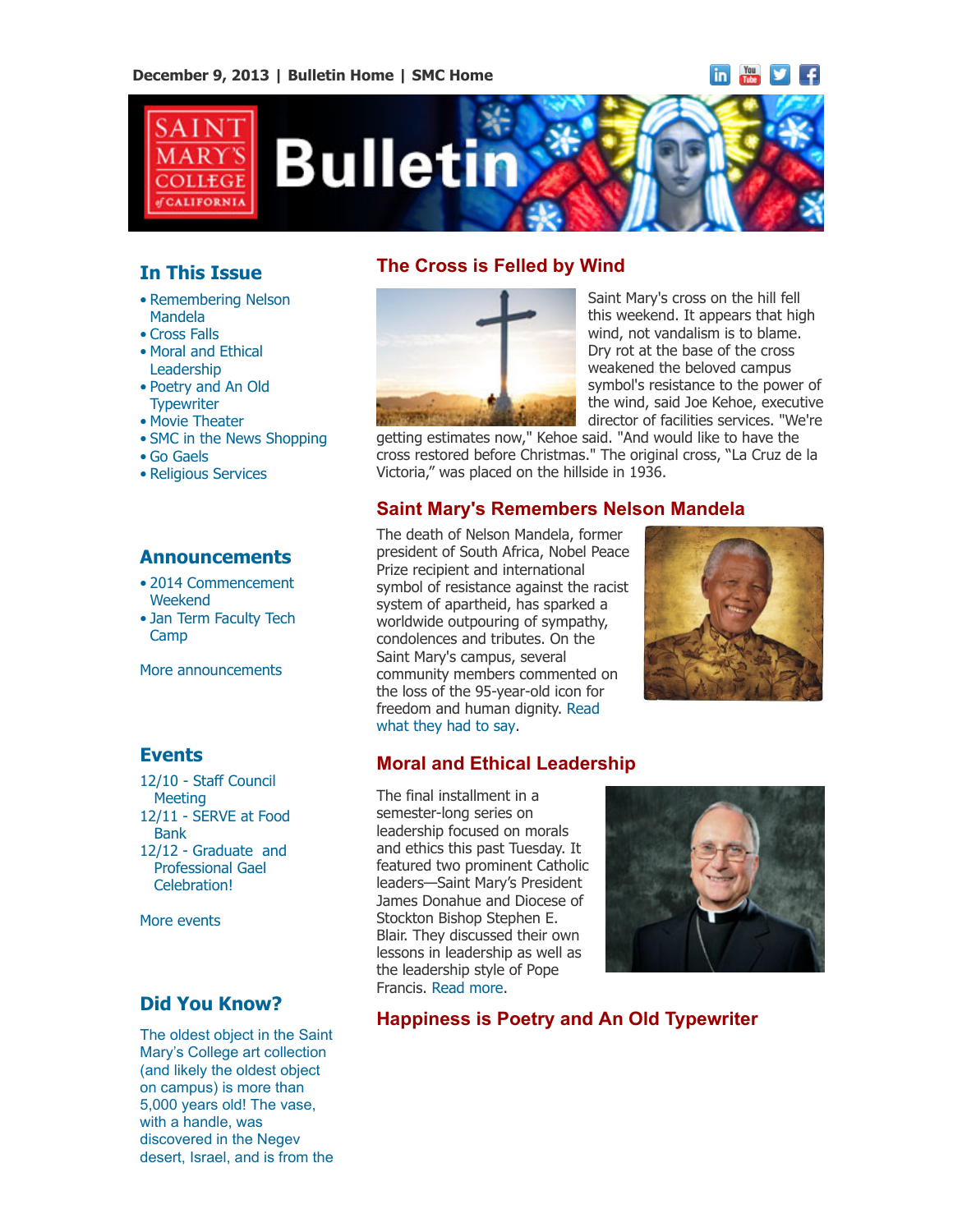late Chalcolithic era, circa 4000-3100 BC.

*Want to see the vase?* Visit the museum on Tuesday, December 10, where it will be on display.

Do you have a little-known tidbit or story about Saint [Mary's? Send it to](mailto:news@stmarys-ca.edu) **Campus News**.

#### **AstroNotes**



A meteor outburst in the constellation Andromeda on December 8 and 9 appears to be debris from old Comet Biela, which broke apart in the 19th century. It caused a flood of shooting stars on November, 1872, such that Chinese observers said the "stars fell like rain." Observers in the northern hemisphere, especially in Europe, can look nearly directly up to see Andromedid meteors near the W of Cassiopeia.

- Ron Olowin

#### **Lasallian Reflections**



For the week of **[Dec. 9](http://www.stmarys-ca.edu/living-lasallian/lasallian-reflections?utm_source=Bulletin&utm_medium=email&utm_campaign=12-09-2013)**.



For Matthew Zapruder, Saint Mary's new assistant professor of English, a warm cup of coffee and a few hours of writing poetry in the early morning are pure happiness. Read more about what [makes this award-winning poet tick. As it turns out, he finds h](http://www.stmarys-ca.edu/happiness-and-poetry?utm_source=Bulletin&utm_medium=email&utm_campaign=12-09-13)is inspiration on paper, not on a screen. Zapruder collects old typewriters, and finds them not only beautiful, but helpful to the [creative process. Here's a Q and A about his passion for these old](http://www.stmarys-ca.edu/writing-poetry-old-school?utm_source=Bulletin&utm_medium=email&utm_campaign=12-09-13)school tools.

#### **Showtime at Brother Clarence's Movie Theater**



'Twas two weeks before Christmas and all through the house – was the smell of fresh popcorn and the sound of a killer 7.2 surround sound speaker system. Brother Clarence Schenk's little theater is open for [business during the holidays. Read](http://www.stmarys-ca.edu/showtime-at-brother-clarences-movie-theater?utm_source=Bulletin&utm_medium=email&utm_campaign=12-09-2013) more.

#### **More Bulletin Stories**

- • [Christmas Shopping at Saint Mary's](http://www.stmarys-ca.edu/christmas-shopping-at-saint-marys?utm_source=Bulletin&utm_medium=email&utm_campaign=12-09-2013)
- • [SEBA Leadership Fellows Program Now Accepting Applications](http://www.stmarys-ca.edu/node/38511?utm_source=Bulletin&utm_medium=email&utm_campaign=12-09-2013)
- • [Integral concert with Faculty, Staff & Student Choir](http://www.stmarys-ca.edu/integral-christmas-program?utm_source=Bulletin&utm_medium=email&utm_campaign=12-09-2013)

[Visit the Bulletin homepage.](http://www.stmarys-ca.edu/smc-bulletin?utm_source=Bulletin&utm_medium=email&utm_campaign=12-09-2013)

#### **SMC in the News**

- The San Francisco Business Times List of Largest Bay Area Executive MBA Programs Ranks SMC in the Top Spot. [Read more.](http://www.stmarys-ca.edu/san-francisco-business-times-list-of-exec-mba-programs-ranks-smc-at-top-spot?utm_source=Bulletin&utm_medium=email&utm_campaign=12-09-2013)
- Contra Costa Times Profiles New Graduate Dance Programs and Horizons Performance. [Read more.](http://www.stmarys-ca.edu/contra-costa-times-profiles-new-graduate-dance-programs-and-horizons-performance?utm_source=Bulletin&utm_medium=email&utm_campaign=12-09-2013)
- Christian TV Outlet KTIN Interviews Mark Baird about SMC's Leap Program. [Read more.](http://www.stmarys-ca.edu/christian-tv-outlet-ktln-interviews-mark-baird-about-smcs-leap-program?utm_source=Bulletin&utm_medium=email&utm_campaign=12-09-2013)

#### **Go Gaels**

#### **Women's Basketball Featured In ESPNW Article**

The article discusses the Gaels strong start and interviews head coach Paul Thomas and senior guard Jackie Nared. [Read more.](http://smcgaels.wordpress.com/2013/12/03/gaels-womens-basketball-featured-in-espnw-article/)